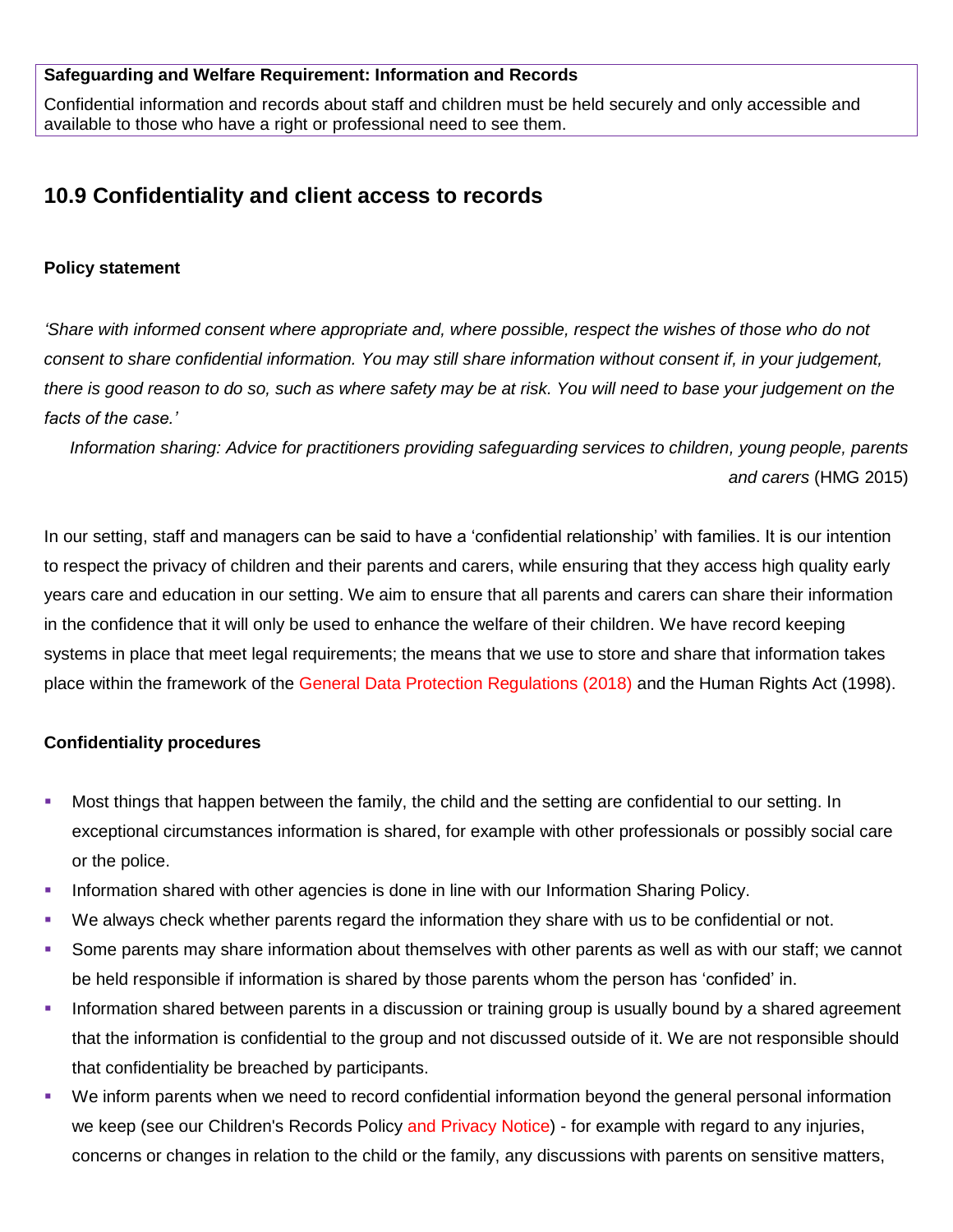any records we are obliged to keep regarding action taken in respect of child protection and any contact and correspondence with external agencies in relation to their child.

- We keep all records securely (see our Children's Records Policy and Privacy Notice).
- Information is kept in a manual file, or electronically. Our staff may also use a computer or tablet to type reports, observations or letters. Where this is the case, the typed document is stored on an encrypted USB file and stored securely in the office.
- **Where it is helpful to keep an electronic copy**
- We enlist the services of the system 'Tapestry' to record data relating to childrens development. This is only accessible by the childs key person, manager and approved family members. The system is encrypted and only people with authorised access can review the information held. (This is in line with our tapestry policy).
- Our staff discuss children's general progress and well being together in meetings, but more sensitive information is restricted to our manager and the child's key person, and is shared with other staff on a need to know basis.
- We do not discuss children with staff who are not involved in the child's care, nor with other parents or anyone else outside of the setting.
- Our discussions with other professionals take place within a professional framework and not on an informal or ad-hoc basis.
- Where third parties share information about an individual us; our practitioners and managers check if it is confidential, both in terms of the party sharing the information and of the person whom the information concerns.

## **Client access to records procedures**

Parents may request access to any confidential records we hold on their child and family following the procedure below:

- The parent is the 'subject' of the file in the case where a child is too young to give 'informed consent' and has a right to see information that our setting has compiled on them.
- Any request to see the child's personal file by a parent or person with parental responsibility must be made in writing to the setting leader or manager.
- We acknowledge the request in writing, informing the parent that an arrangement will be made for him/her to see the file contents, subject to third party consent.
- Our written acknowledgement allows one month for the file to be made ready and available. We will be able to extend this by a further two months where requests are complex or numerous. If this is the case, we will inform you within one month of the receipt of the request and explain why the extension is necessary
- A fee may be charged for repeated requests, or where a request requires excessive administration to fulfil.
- Our manager informs their line manager and legal advice may be sought before sharing a file.
- Our manager goes through the file with their line manager and ensures that all documents have been filed correctly, that entries are in date order and that there are no missing pages. They note any information, entry or correspondence or other document which mentions a third party.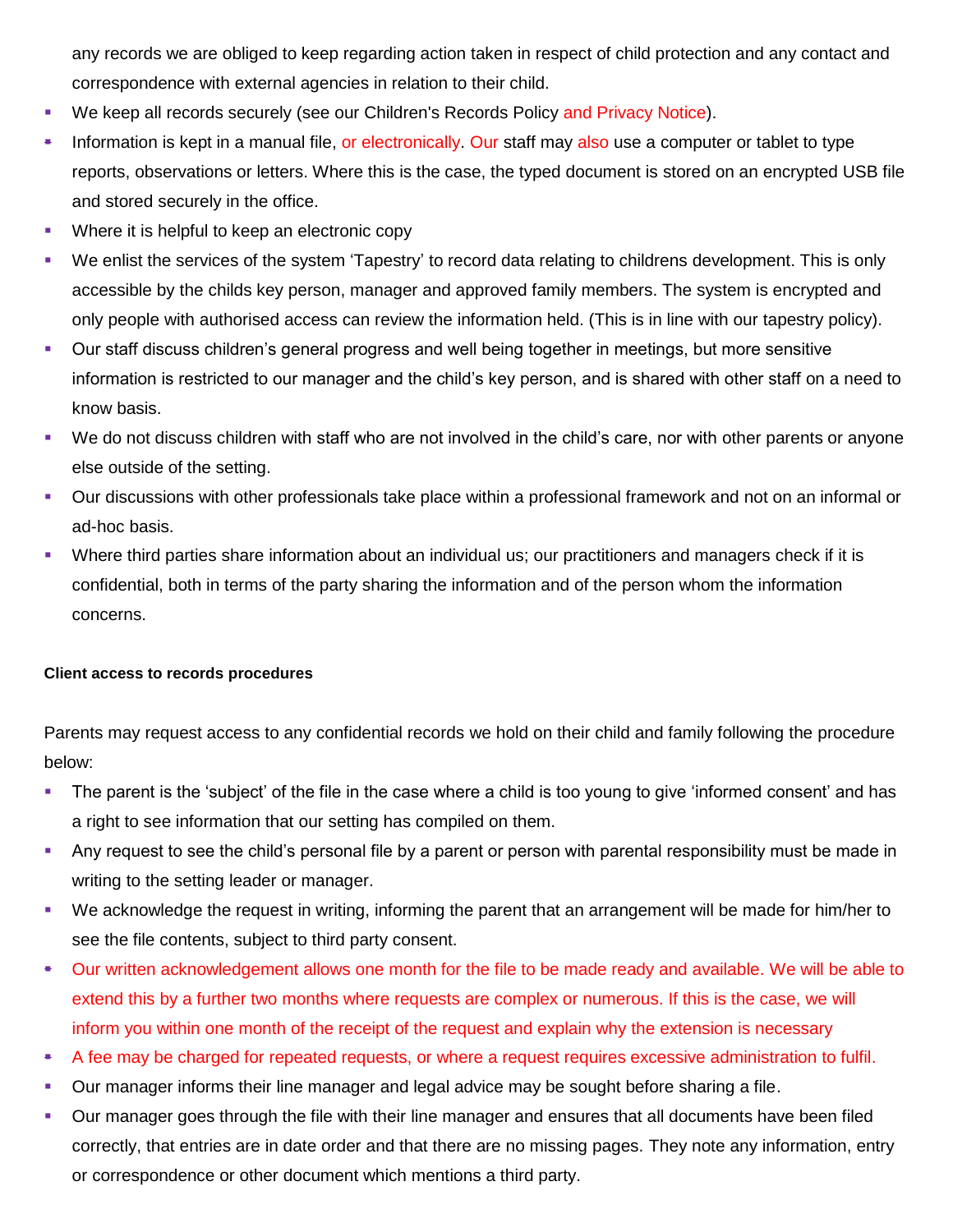- We write to each of those individuals explaining that the subject has requested sight of the file, which contains a reference to them, stating what this is.
- They are asked to reply in writing to our manager giving or refusing consent for disclosure of that material.
- We keep copies of these letters and their replies on the child's file.
- 'Third parties' include each family member noted on the file; so where there are separate entries pertaining to each parent, step parent, grandparent etc. we write to each of them to request third party consent.
- Third parties also include workers from any other agency, including children's social care and the health authority for example. Agencies will normally refuse consent to share information, preferring instead for the parent to be redirected to those agencies for a request to see their file held by that agency.
- Members of our staff should also be written to, but we reserve the right under the legislation to override a refusal for consent or to just delete the name of the staff member and not the information. We may grant refusal if the member of staff has provided information that could be considered 'sensitive' and the staff member may be in danger if that information is disclosed; or if that information is the basis of a police investigation. However, if the information is not sensitive, then it is not in our interest to withhold that information from a parent. In each case this should be discussed with members of staff and decisions recorded.
- When we have received all the consents/refusals our manager takes a photocopy of the complete file. On the copy of the file, our manager removes any information that a third party has refused consent for us to disclose and blank out any references to the third party, and any information they have added to the file, using a thick marker pen.
- The copy file is then checked by the line manager and legal advisors to verify that the file has been prepared appropriately.
- What remains is the information recorded by the setting, detailing the work initiated and followed by them in relation to confidential matters. This is called the 'clean copy'.
- We photocopy the 'clean copy' again and collate it for the parent to see.
- Our manager informs the parent that the file is now ready and invite[s] him/ her to make an appointment to view it.
- Our manager and their line manager meet with the parent to go through the file, explaining the process as well as what the content of the file records about the child and the work that has been done. Only the person(s) with parental responsibility can attend that meeting, or the parent's legal representative or interpreter.
- The parent may take a copy of the prepared file away; but, to ensure it is properly explained to and understood by the parent, we never hand it over without discussion.
- It is an offence to remove material that is controversial or to rewrite records to make them more acceptable. Our recording procedures and guidelines ensure that the material reflects an accurate and non-judgemental account of the work we have done with the family.
- If a parent feels aggrieved about any entry in the file, or the resulting outcome, then we refer the parent to our complaints procedure.
- The law requires that the information we hold must be held for a legitimate reason and must be accurate (see our Privacy Notice). If a parent says that the information we hold is inaccurate, then the parent has a right to